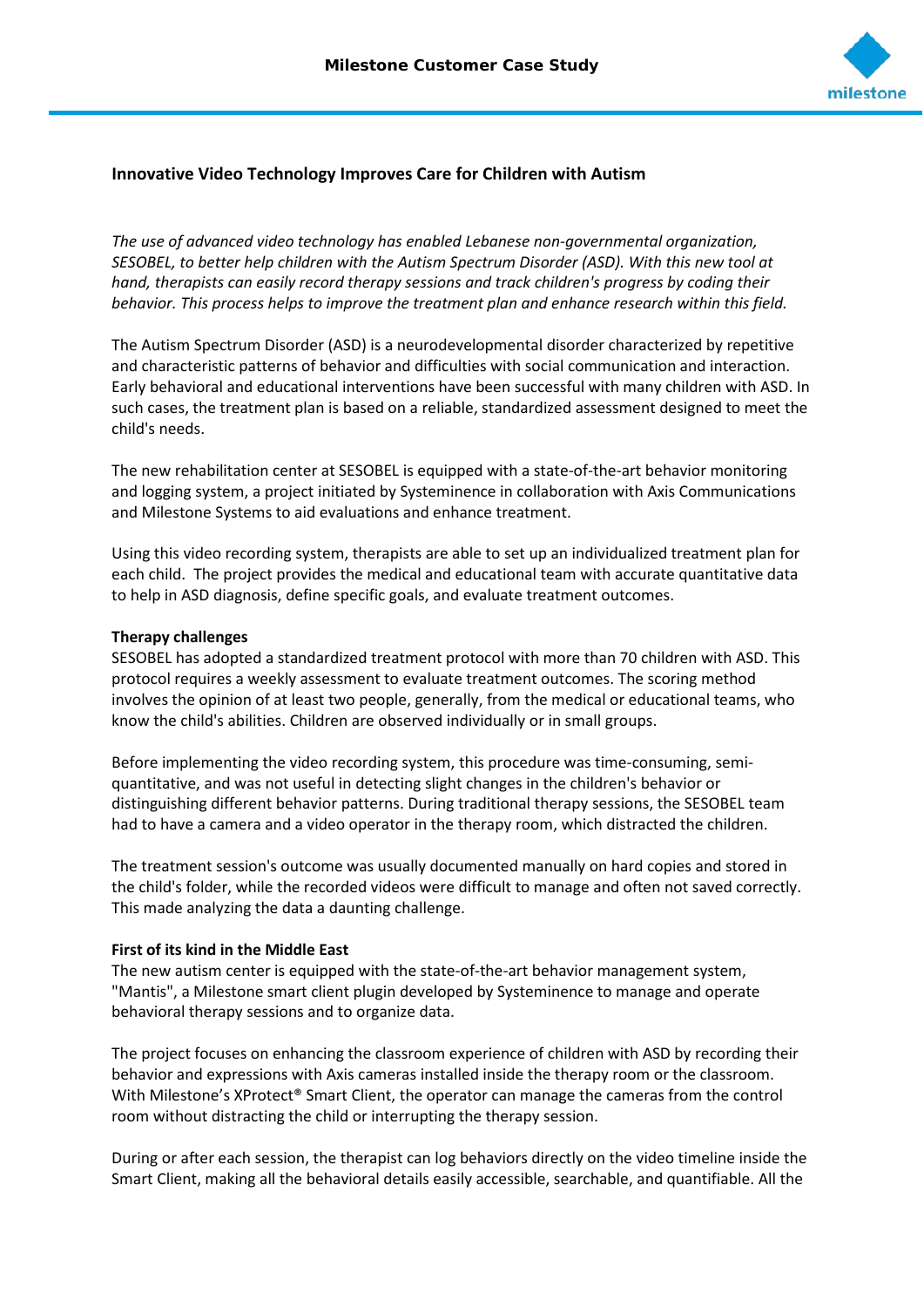

data concerning the treatment goals and outcomes are stored in one place and accessed remotely. Specialists use the recordings to extract valuable information from the videos and customize each child's experience.

Over time, the therapists can accurately track the children's progress by studying their behavior through recorded videos. A coding protocol is possible, allowing the creation of comparative clinical reports featuring a timeline of the sessions.

A descriptive statistical analysis can also be generated, making the clinical interpretation easier and more accurate. Moreover, the quantification of all this data will allow the medical team to carry out research studies that will enable them to better assess and treat children with ASD.

# **Customer Quotes:**

### *What are the short term and long term impacts of Mantis on ASD treatment?*

*"Regarding the importance of this system in our daily clinical practice, we can define short- and longterm impacts. This system will allow us to backup and organize our sessions (data) in a digital format in the short term. In the long term, a quantitative assessment could be performed regularly, allowing to monitor the child's progress. This assessment is based on a behavioral coding protocol, where interactive and comparative clinical report can be generated, helping to objectively evaluate treatment outcomes."."*

### *How did Mantis change the therapy sessions?*

*"The time required to evaluate the sessions has dramatically decreased as we no longer need people from the medical-educational team to be physically present during the sessions. We will be able to review, discuss, and adjust the goals and treatment plans for the different cases regularly during the team meetings. The children are no longer distracted by the camera operator, which allows them to be more focused and responsive to the therapist's instructions. These effects will enhance the quality of the treatment."*

*" Digitization has made the session management and data tracking an easy and less time-consuming task. It provides us with an intuitive interface to accurately and quantitatively code behaviors, study, filter, and generate data reports. This process will allow us to detect slight changes and to better evaluate our treatment outcome in a way we were not able to achieve before. Future research studies could be conducted as well, helping to develop a rational approach in terms of evaluation, diagnosis and treatment in ASD children."*

**Abir Massaad** PT, PhD, Head of Research and Development department at SESOBEL and an Assistant Professor at the Faculty of Medicine at Saint-Joseph University, Beirut.

# **Partner quote:**

# *What are the different applications of Mantis?*

*"The potential uses of Mantis are numerous. We expect its application to a variety of verticals to be very promising. These verticals include Police interrogations, animal Behavior research, human resources interview, medical Residency Observation, and many others."*

**Maroun Cherfan**, Business Development Manager, Systeminence.